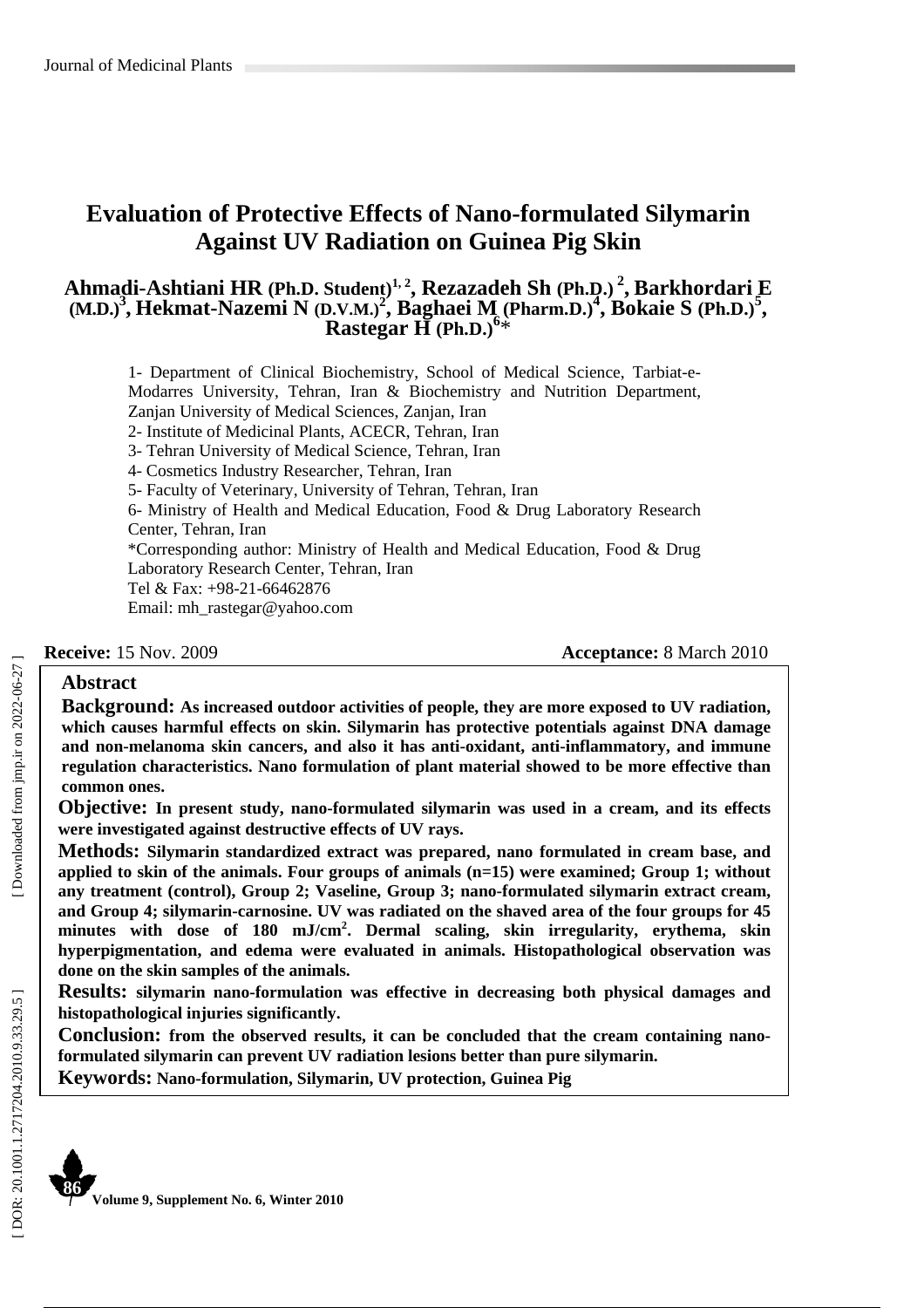# **Introduction**

Regarding the increase in people's activities, an increase in outdoor activities has become inevitable. Hence, people are more exposed to UV radiation, which has harmful effects on skin [7].

Along with the growth and development of pharmaceutical technology, use of plantderived medicines has attracted more attention considering their lower costs and side-effects. Milk thistle (*Silybum marianum*) has been used since thousands of years ago for its different beneficial effects [5, 12]. Silymarin inhibits oxidative stress by collecting free oxygen radicals including hydroxyl anions, phenoxi radicals and hypochloric acid in different cells such as of platelets, fibroblasts, liver microsomes and mitochondria [15].

A common and suitable route for applying cosmetic and medicinal materials is using cream and gel formulations. However, the particles lay on the skin surface are vulnerable to be degraded by light. Different capsulation systems such as liposomes, micro-emulsions, multiple emulsions and solid lipid particles are used in cosmetics formulations. These capsulation systems can lead to controlled release of the capsulated particles, as well as protecting the capsulated substances partially; for instance, by reducing their contact with oxygen or other substances. Nevertheless, nanotechnology has some disadvantages, too. Histological studies in this field indicate that nanoparticles can damage DNA and cause cancer. Nanoparticles are very small, able to pass cell membrane and protection layer, and impair the cell activities. From another view, they are large enough to cause significant undesirable effects [1].

Considering the protective potentials of silymarin (prepared from milk thistle) against DNA damage and non-melanoma skin cancers,

and also its anti-oxidant, anti-inflammatory, and immune modulation characteristics, a nano-formulated sun screen cream was produced in which some components having synergism with silymarin properties. In this paper, we have covered the studies which were previously carried out on silymarin effects. For the first time, nano-formulated silymarin was used in a cream, and its effects against destructive effects of UV rays were investigated.

# **Materials and Methods Plant materials**

Seeds of cultivated *Silybum marianum*  (a Chinese product, Hungarian accession, Plantarum Medicinarum Horticus Botanicum Institute) were collected from the field (Karadj City, Iran) after one year cultivation (August 2005).

#### **Extraction procedure from the seeds**

Preparation of Silymarin extract was a twostep process, in which powdered seeds were first defattened. In order to defatten the seeds, about 1000 g of finely powdered seeds of were weighted and its extract was obtained first with n-hexane for 4 hours and then with ethyl acetate for 8 hours in a Soxhlet extractor. Ethyl acetate solution was evaporated under reduced pressure on a rotary evaporator instrument at a temperature not exceeding 50°C and silymarin extract was obtained as a soft yellow powder.

Methanol solutions (1.2 mg/mL) of silymarin sample were used for HPLC analysis after filtration [9].

## **Reference solutions**

An accurately weighted quantity of standard silybinin (Sigma, USA) was

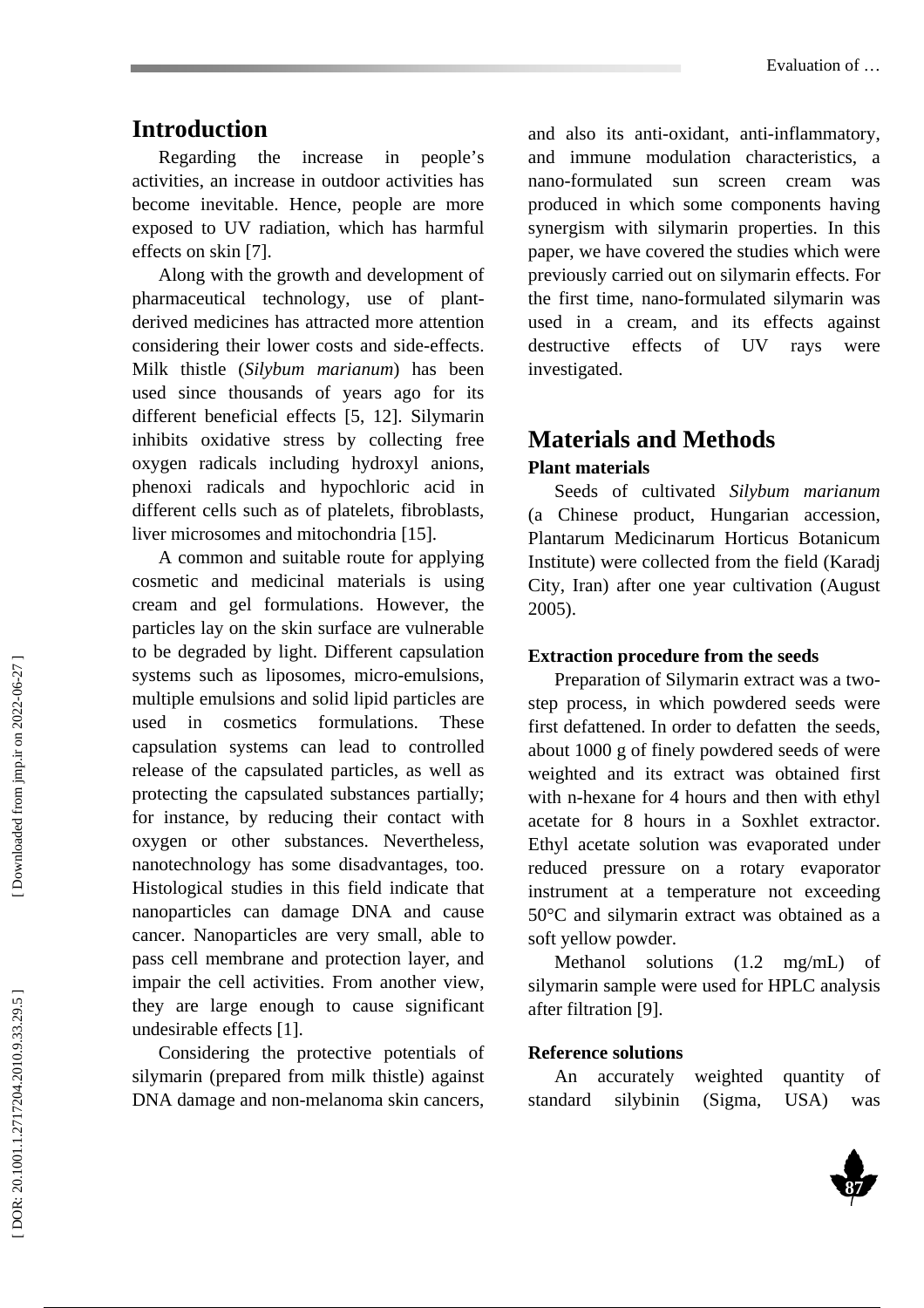dissolved in and diluted with methanol to obtain solutions with known concentrations (0.004, 0.02 and 0.2 mg/mL). The calibration curve was plotted based on the areas of the sum of the silybinin A and silybinin B peaks versus the concentration of silybinin solution, and a regression line was obtained for calibration (correlation coefficient=1). The percentage of each relevant component of silymarin sample was calculated as silybinin and external standard method was used [9].

#### **Silymarin standard solution**

Methanol solution of standard silymarin (Sigma, USA) (0.7 mg/mL) was used to understand the chromatographic behavior of the flavonolignan components of silymarin in analytical conditions.

### **HPLC assay**

The analysis of silymarin samples was carried out using a Knauer K2600A liquid chromatography (Germany), equipped with a Nucleosil C18 (150  $\times$  4.6 mm I.D, 5 µm) column. A mixture of methanol water (50:50, v/v) served as the mobile phase. The elution has been made in an isocratic mode at a flow rate of 1mL/min and the detection made at 288 nm. Each analysis cycle required 20 min.

### **Animals and Skin Test Method**

In order to investigate topical effects of nano-formulated silymarin, 60 female Albino guinea pigs (Dukin Hartley race), with the same age (6 months old) (Pasteur Institute, Iran) were chosen. To get adapted to new conditions, they were kept in the same environmental and nutritional conditions (temperature  $24^{\circ}\text{C}$   $\pm 1^{\circ}\text{C}$ , relative humidity 40%-60%, and 12 hours in light and 12 hours in darkness cycles). At the beginning of the study, guinea pigs were randomly divided into 4 equal groups (no=15). First group did not receive any treatment, the second group treated with Vaseline, the third group received nano-formulated silymarin and the fourth group received silymarin extract+ carnosine.

At the end of the adaptation phase,  $2 \text{cm}^2$  of guinea pigs' back were shaved. In order to subside the possible inflammation caused by shaving, the pigs rested for 48 hours. 30 minutes before each round of UV radiation, nano-formulated silymarin cream and Vaseline were administered on the shaved area of the case and control groups, respectively. Then, UV was radiated on the shaved area of the four groups for 45 minutes with dose of 180 mJ/cm2. The dose is provided by a UV lamp with 90cm length, 220V, 30W, wavelength 280-340nm., and adjusted 23 cm far from the animal skin. This process was repeated for 50 days for the four groups. In this study, the animals shaved twice, and after each shave, rested for 48 hours and did not have UV exposure. At the end of the course, in order to carry out tissue pathology study, all guinea pigs were painlessly killed by chloroform and samples were taken from the shaved area for tissue pathology study. After performing the preparation steps, some crosssections were prepared from each skin sample and studies by light microscope after staining with H&E.

In order to prepare microscopic crosssections, the following steps were carried out in pathology department:

The samples were put in formalin buffer 10% for 5 days. Tissue dehydration was done by ethyl alcohol 30, 50, 70, 80, and 90 degrees to extract extra amounts of tissue water. Then, in order to remove tissue canescen, opascification was done by xylol. In the next step, tissues samples were laid into paraffin to be formed. Then, each sample was cut into 5 cross-sections with seven micronsthickness by a rotary microtome, and the cross-sections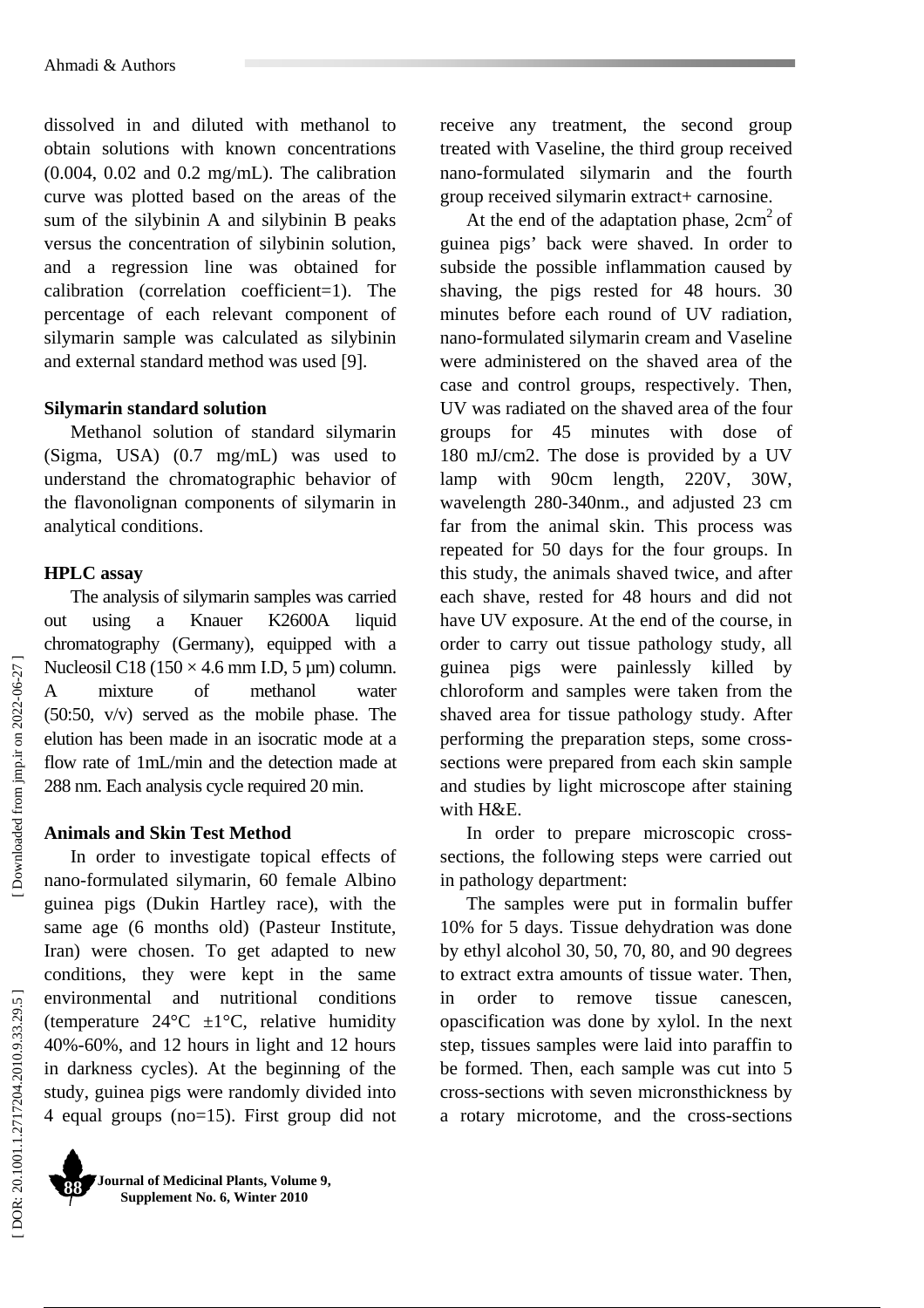were put on lamella by a forceps after being poured into water. Sample numbers were written down on lamellas by a diamond pen, and then, lamellas were put in a proper place to be dried. Lamellas staining were done using H&E and then pathology studies were carried out.

#### **Data analysis method**

In order to analyze the data, Chi-square test was used, and in the cases where the expected frequency of more than 20% of table cells was less than 5, Fisher's exact test was used.

## **Results**

**Analyses of milk thistle extract (silymarin)** 

Figure 1 shows the chromatographic profile of methanol solutions of prepared silymarin extract sample as compared to that of standard silymarin. The quantitative data obtained from the sample analysis by HPLC are shown in Table 1.

Quantitative analyses showed that the amount of total silymarin extract was 57.78% w/w in comparison to standard one which was 69.82% w/w.



**Fig. 1- Chromatograms of standard Silymarin (A) and extracted Silymarin sample (B)** 

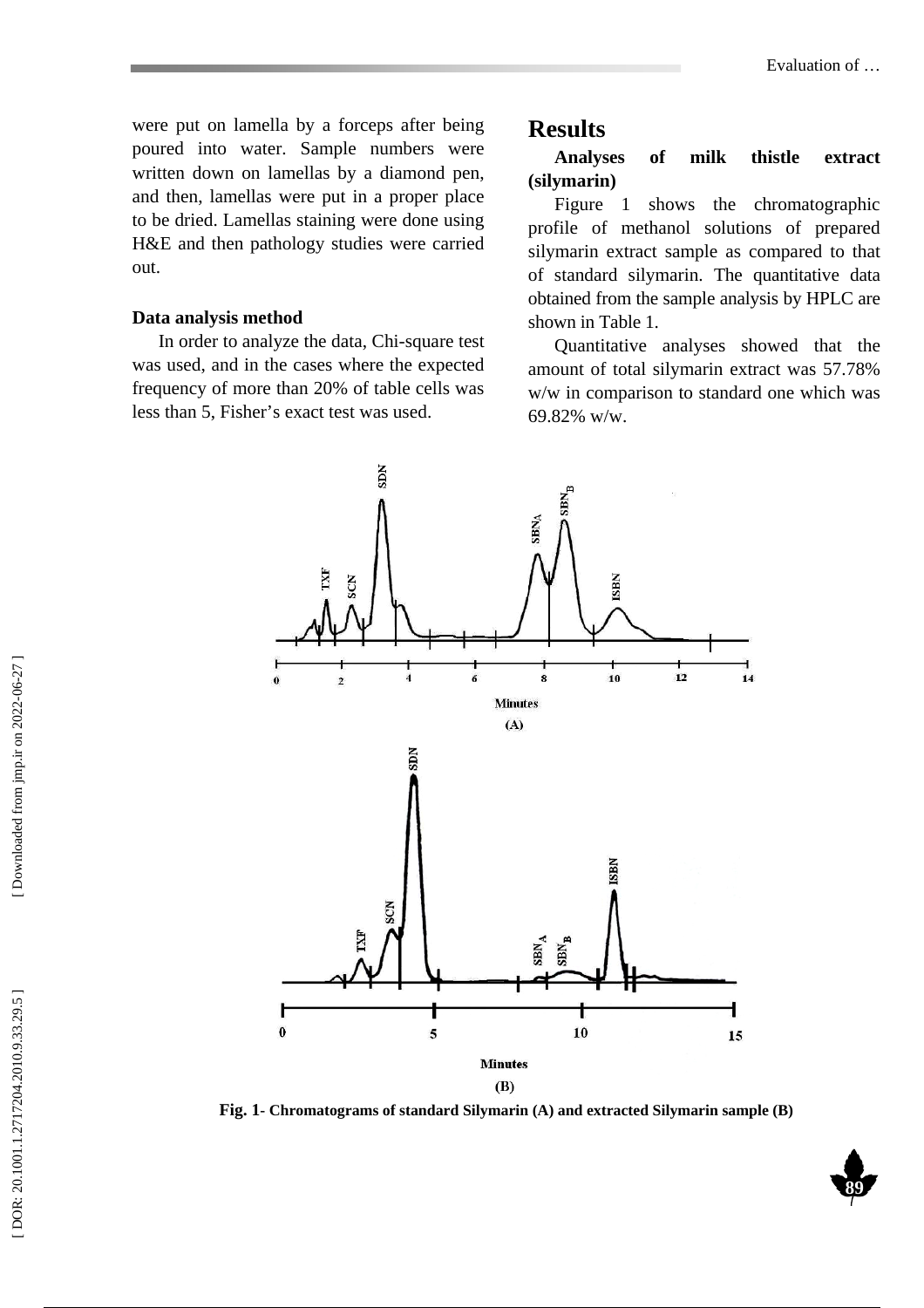| <b>Table 1. Results of III LC analysis 0.1 shymallii samples</b> |                       |                 |                   |                |                |                                  |  |
|------------------------------------------------------------------|-----------------------|-----------------|-------------------|----------------|----------------|----------------------------------|--|
|                                                                  | Content $(g/100g$ DW) |                 |                   |                |                |                                  |  |
| <b>Silymarin samples</b>                                         | <b>Taxifolin</b>      | Silvchristin    | <b>Silvdianin</b> | Silybinin a    | Isosilybinin ь | <b>Total</b><br><b>Silymarin</b> |  |
| $SM-S$                                                           | $3.14 \pm 0.35$       | $5.31 \pm 1.65$ | $16.76 + 0.31$    | $40.94 + 1.5$  | $3.67 + 0.60$  | 69.82                            |  |
| $SM-C$                                                           | $0.59 + 0.19$         | $11.47 + 1.83$  | $2.78 + 1.09$     | $38.68 + 2.61$ | $4.26 + 1.87$  | 57.78                            |  |

**Table 1- Results of HPLC analysis o f silymarin samples** 

**a**Sum of silybinin diastereomers

**b**Sum of isosilybinin diastereomers

Abbreviations: SM-S, standard silymarin; SM-C, silymarin from cultivated plants; Values are expressed as means  $\pm$  SD

#### **Clinical observations**

Some clinical features such as skin scaling, skin irregularity, erythema, skin hyperpigmentation, and edema were evaluated in this study.

The clinical observations are as follows and abbreviated in table 2:

 In group 1, who did not receive any treatments, all the features were observed at the highest level (100%).

In group 2, treated with Vaseline, dermal scaling, skin irregularity, erythema and hyperpigmentation, and edema were observed in 5 cases (33.33%), 8 cases (53.33%), 10 cases (66.66%), and 12 cases (80%), respectively.

In group 3, only dermal hyperpigmentation was observed in 5 cases (33.33%).

In group 4, which received topical silymarin extract, dermal scaling, and edema was not observed in any cases. In this group, skin irregularity and dermal hyperpigmentation were observed in 5 (33.33%) and 8 cases (53.33%), respectively.

Statistical analyses of clinical observations are as follows:

Skin scaling: group 1 had statistically significant difference with groups 2, 3, and 4 (p<0.01), and group 2 had a significant difference with group 3 and 4 ( $p < 0.05$ ). Group 3 and 4 were not statistically different  $(p=1.000)$ .

Skin irregularity: Group 1 had significant statistical difference with groups 2, 3, and 4 (p< 0.01), the difference between group 2 and group 3 was statistically significant, but not between group 2 and group 4 ( $p=0.4611$ ). There was significant difference between group 3 and group 4 ( $p < 0.05$ ).

Erythema: Group 1 had statistically significant difference with group 2 ( $p<0.05$ ), and group 3 and group 4 ( $p<0.01$ ). Group 2 had not significant difference copared to both group 3 and group 4 ( $p=0.1441$ ,  $p=0.7094$ , respectively), as well as group 3 and group 4  $(p=0.4611)$ .

Hyperpigmentation: Groups 1 and 2, and also groups 3 and 4 had significant difference  $(p<0.05, p<0.01,$  respectively). Groups 2 and 3, groups 2 and 4, and groups 3 and 4 were not significantly different (p=0.1441, p=0.7094, and  $p=0.4611$ , respectively).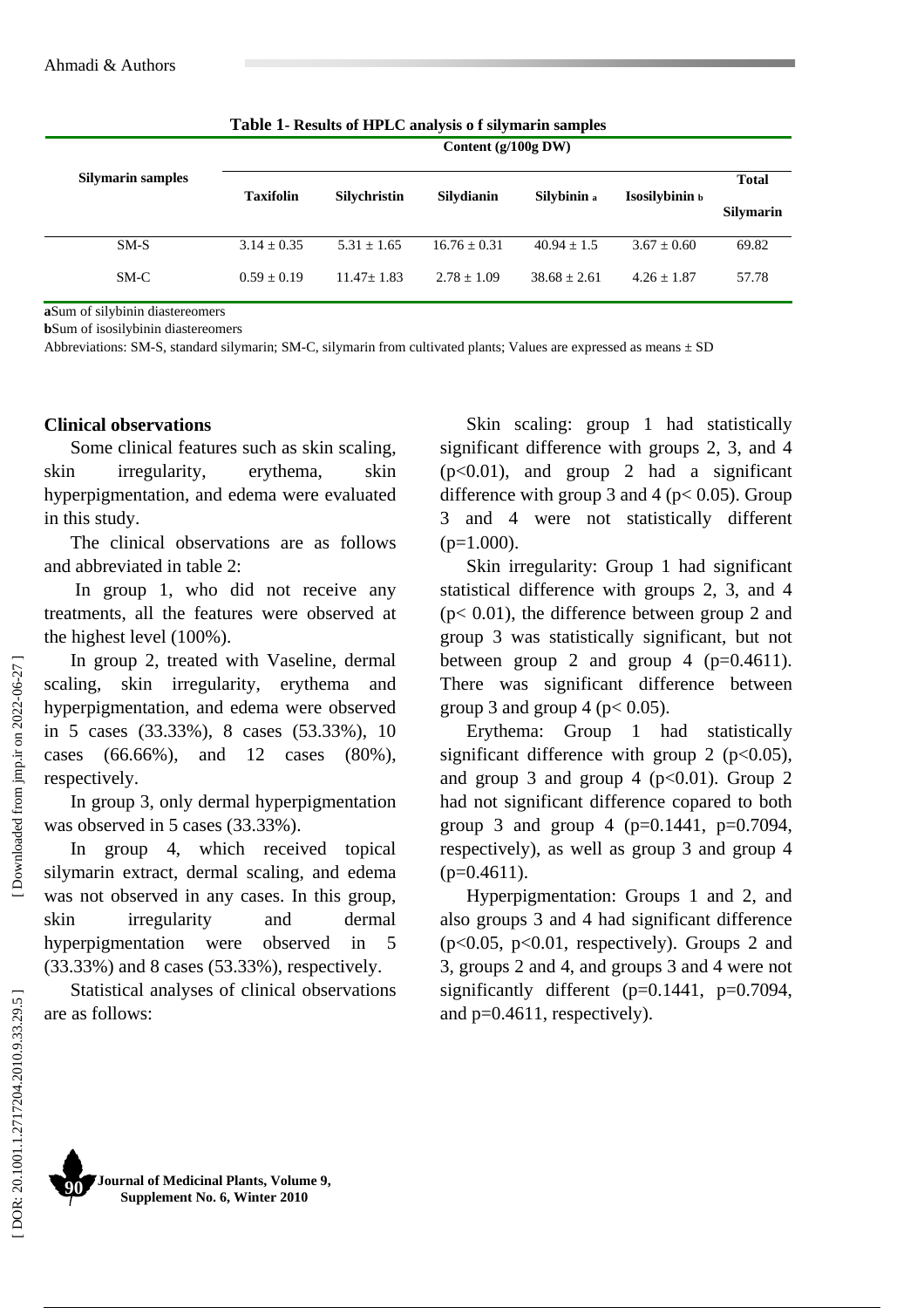| $\sim$ Group<br><b>Clinical observation</b> | Group 1<br>(without any<br>traetment) | Group 2 (Vaseline) | Group 3 (nano-<br>formulated<br>silymarin extract<br>cream) | Group 4<br>(silymarin-<br>carnosine) |  |  |
|---------------------------------------------|---------------------------------------|--------------------|-------------------------------------------------------------|--------------------------------------|--|--|
| Dermal scaling                              | All cases                             | 33.33%             | not observed                                                | not observed                         |  |  |
| Skin irregularity                           | All cases                             | 53.33%             | not observed                                                | 33.33%                               |  |  |
| Erythema                                    | All cases                             | 66.66%             | 33.33%                                                      | 53.33%                               |  |  |
| Skin hyperpigmentation                      | All cases                             | 66.66%             | 33.33%                                                      | 53.33%                               |  |  |
| Edema                                       | All cases                             | 80%                | not observed                                                | not observed                         |  |  |
|                                             |                                       |                    |                                                             |                                      |  |  |

**Table 2- Clinical features which observed on UV rayed guinea pig skin after treatment with formulations (silymarin and nano-formulated silymarin)** 

Edema: There was significant statistical difference between group 1and groups 2, 3, and 4 ( $p<0.01$  for groups 3 and 4). Group 2 was significantly different from groups 2 and 3 in this regard  $(p<0.01)$ , and groups 3 and 4 were not significantly different  $(p=1.000)$ .

#### **Results of microscopic pathology studies:**

These observations their comparisons are listed in tables 3 and 4 respectively.

In group 1; epidermal hyper keratosis, hyperpigmentation exocytosis, , chromatin discoloration in nucleus of epidermal squamous cells, perifolliculitis, dermal vascular hyperemia, edema and dermal thickness increase, infiltration of plasma cell lymphocytes and eosinophyls into dermis were observed in all cases. Epidermal vesicles and dermal vascular fibrinoid necrosis was not observed in any case. Epidermal keratin pearl, lymphocyte infiltration into sebaceous glands, and dermal vasculitis were observed in 3 cases (20%), 10 cases (66.66%), and 12 cases (80%), respectively.

In group 2; treated with Vaseline, exocytosis, epidermal Vesicles, chromatin discoloration of squamous cell nucleolus in

epidermis, and fibrinoid necrosis of dermis vasculature were not observed in any cases. In this group, epidermal hyperkeratosis, acanthosis, and dermal vasculitis was observed in 8 cases (53.33%), while epidermal hyperpigmentation, keratin pearl in epidermis, perifolliculitis, lymphocyte infiltration into sebaceous glands and dermal hyperemia, and increased dermal thickness and inflammatory cells infiltration into dermis were reported in 9 cases (60%), 2 cases (13.33%), 5 cases (33.33%), 6 cases (40%), 11 cases (73%), respectively.

In group 3 which received nano-formulated silymarin cream, only hyperemia was reported in 8 cases (53.33%).

In group 4, which received topical silymarin + carnosine, 8 cases of epidermal hyper pigmentation (53.33%), 12 cases of dermal hyperemia (80%), and 5 cases of edema and dermal thickness increase and inflammatory cell infiltration into dermis (33.33%) were reported. Other features were not observed in this group.

Some of pathological features can be seen in figure 2.

**91** 

Downloaded from jmp.ir on 2022-06-27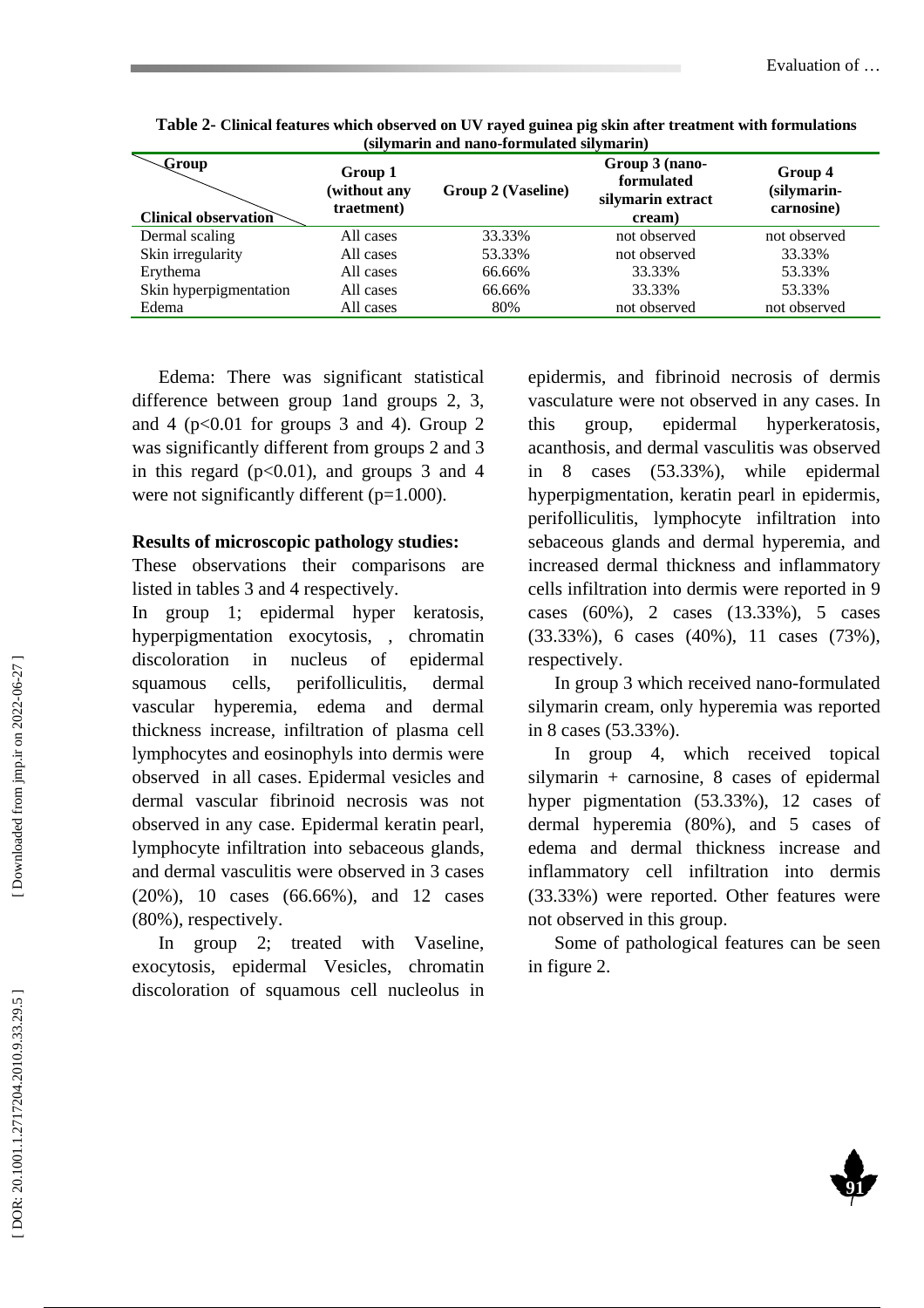| Group                                                                              |              | гипиннопо (энутнигти ини нино тогининной энутнигти) | Group 3          |                        |  |
|------------------------------------------------------------------------------------|--------------|-----------------------------------------------------|------------------|------------------------|--|
|                                                                                    | Group 1      | Group 2                                             | (nano-           | Group $4$ (Silymarin + |  |
|                                                                                    | (without any | (Vaseline)                                          | formulated       | carnosine)             |  |
| Microscopic observation                                                            | treatment)   |                                                     | silymarin cream) |                        |  |
| Epidermal hyperkeratosis                                                           | All cases    | 53.33%                                              | not observed     | not observed           |  |
| Epidermal hyperpigmentation                                                        | All cases    | 60%                                                 | not observed     | 53.33%                 |  |
| lymphocyte<br>infiltration<br>into<br>epidermis (exocytosis)                       | All cases    | not observed                                        | not observed     | not observed           |  |
| Keratin pearl in epidermis                                                         | 20%          | 13.33%                                              | not observed     | not observed           |  |
| Epidermal vesicle                                                                  | not observed | not observed                                        | not observed     | not observed           |  |
| cell<br>proliferation<br>squamous<br>(acanthosis)                                  | All cases    | 53.33%                                              | not observed     | not observed           |  |
| Chromatin discoloration in the                                                     |              |                                                     |                  |                        |  |
| nucleus of epidermal squamous                                                      | All cases    | not observed                                        | not observed     | not observed           |  |
| cells                                                                              |              |                                                     |                  |                        |  |
| perifolliculitis                                                                   | All cases    | 33.33%                                              | not observed     | not observed           |  |
| Lymphocyte<br>infiltration<br>into<br>sebaceous glands                             | 66.66%       | 40%                                                 | not observed     | not observed           |  |
| dermal vasculitis                                                                  | 80%          | 53.33%                                              | not observed     | not observed           |  |
| Fibrinoid necrosis<br>dermal<br>in<br>vasculature                                  | not observed | not observed                                        | not observed     | not observed           |  |
| Hyperemia                                                                          | All cases    | 40%                                                 | 53.33%           | 80%                    |  |
| Edema and dermal thickness<br>increase                                             | All cases    | 73.33%                                              | not observed     | 33.33%                 |  |
| Infiltration<br>of<br>lymphocytes;<br>plasma cells, and eosinophils<br>into dermis | All cases    | 73.33%                                              | not observed     | 33.33%                 |  |

#### **Table 3- Results of microscopic pathology studies which observed on UV rayed guinea pig skin after treatment with formulations (silymarin and nano-formulated silymarin)**

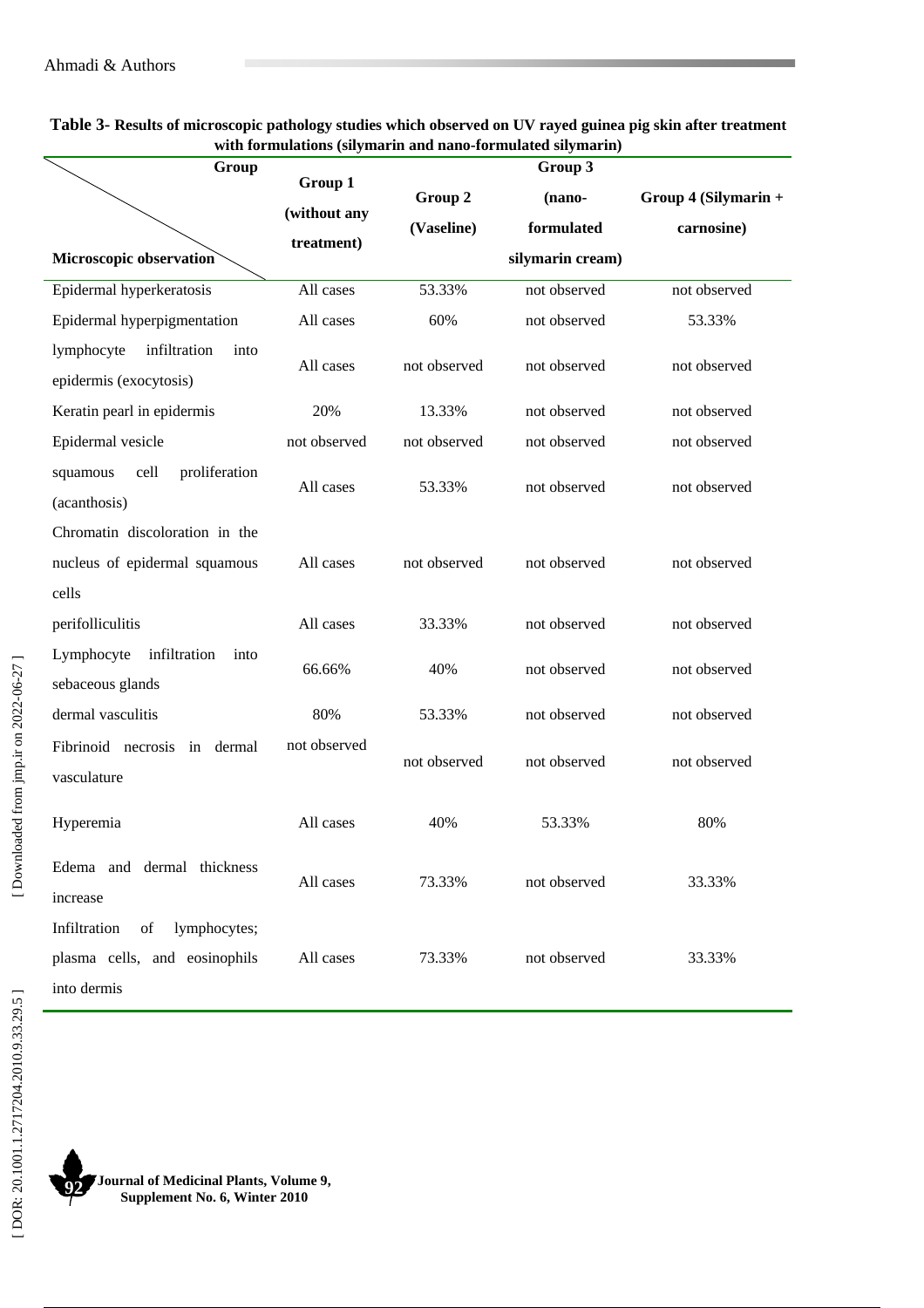| treatment with formulations (silymarin and nano-formulated silymarin)                       |                                    |                                    |                                    |                                    |                                    |                                    |
|---------------------------------------------------------------------------------------------|------------------------------------|------------------------------------|------------------------------------|------------------------------------|------------------------------------|------------------------------------|
|                                                                                             | Comparison<br>of groups 1<br>and 2 | Comparison<br>of groups 1<br>and 3 | Comparison<br>of groups 1<br>and 4 | Comparison<br>of groups 2<br>and 4 | Comparison<br>of groups 2<br>and 3 | Comparison<br>of groups 4<br>and 3 |
| Epidermal<br>hyperkeratosis                                                                 | 0.01                               | 0.01 >                             | 0.01 >                             | 0.01 >                             | 0.01 >                             | <b>NS</b>                          |
| Epidermal<br>hyperpigmentation                                                              | 0.05                               | 0.01 >                             | 0.01 >                             | 0.01 >                             | 0.01 >                             | 0.01 >                             |
| lymphocyte<br>infiltration<br>into<br>epidermis<br>(exocytosis)                             | 0.01 >                             | 0.01                               | 0.01 >                             | <b>NS</b>                          | <b>NS</b>                          | <b>NS</b>                          |
| Keratin pearl<br>in<br>epidermis                                                            | <b>NS</b>                          | <b>NS</b>                          | <b>NS</b>                          | <b>NS</b>                          | <b>NS</b>                          | <b>NS</b>                          |
| Epidermal vesicle                                                                           | <b>NS</b>                          | <b>NS</b>                          | <b>NS</b>                          | <b>NS</b>                          | $_{\rm NS}$                        | <b>NS</b>                          |
| cell<br>squamous<br>proliferation<br>(acanthosis)<br>Chromatin                              | 0.01 >                             | 0.01                               | 0.01                               | 0.01                               | 0.01                               | <b>NS</b>                          |
| discoloration in the<br>nucleus<br>of<br>epidermal<br>squamous cells                        | 0.01 >                             | 0.01 >                             | 0.01 >                             | <b>NS</b>                          | <b>NS</b>                          | <b>NS</b>                          |
| perifolliculitis                                                                            | 0.01 >                             | 0.01                               | 0.01                               | 0.05                               | 0.05                               | <b>NS</b>                          |
| Lymphocyte<br>infiltration<br>into<br>sebaceous glands                                      | <b>NS</b>                          | 0.01 >                             | 0.01 >                             | 0.05                               | 0.05                               | <b>NS</b>                          |
| dermal vasculitis                                                                           | <b>NS</b>                          | 0.01 >                             | 0.01 >                             | 0.01                               | 0.01 >                             | <b>NS</b>                          |
| Fibrinoid<br>necrosis<br>in<br>dermal<br>vasculature                                        | <b>NS</b>                          | $_{\rm NS}$                        | <b>NS</b>                          | <b>NS</b>                          | <b>NS</b>                          | <b>NS</b>                          |
| Hyperemia                                                                                   | 0.01 >                             | 0.01 >                             | $_{\rm NS}$                        | 0.05                               | $_{\rm NS}$                        | $_{\rm NS}$                        |
| Edema and dermal<br>thickness increase                                                      | <b>NS</b>                          | 0.01                               | 0.01                               | 0.05                               | 0.01                               | 0.05                               |
| Infiltration<br>of<br>lymphocytes;<br>plasma cells,<br>and<br>eosinophils<br>into<br>dermis | NS                                 | 0.01                               | 0.01 >                             | 0.05                               | 0.01                               | 0.05                               |

**Table 4- Statistical relations of the data in pathologic features which observed on UV rayed guinea pig skin after treatment with formulations (silymarin and nano-formulated silymarin)** 

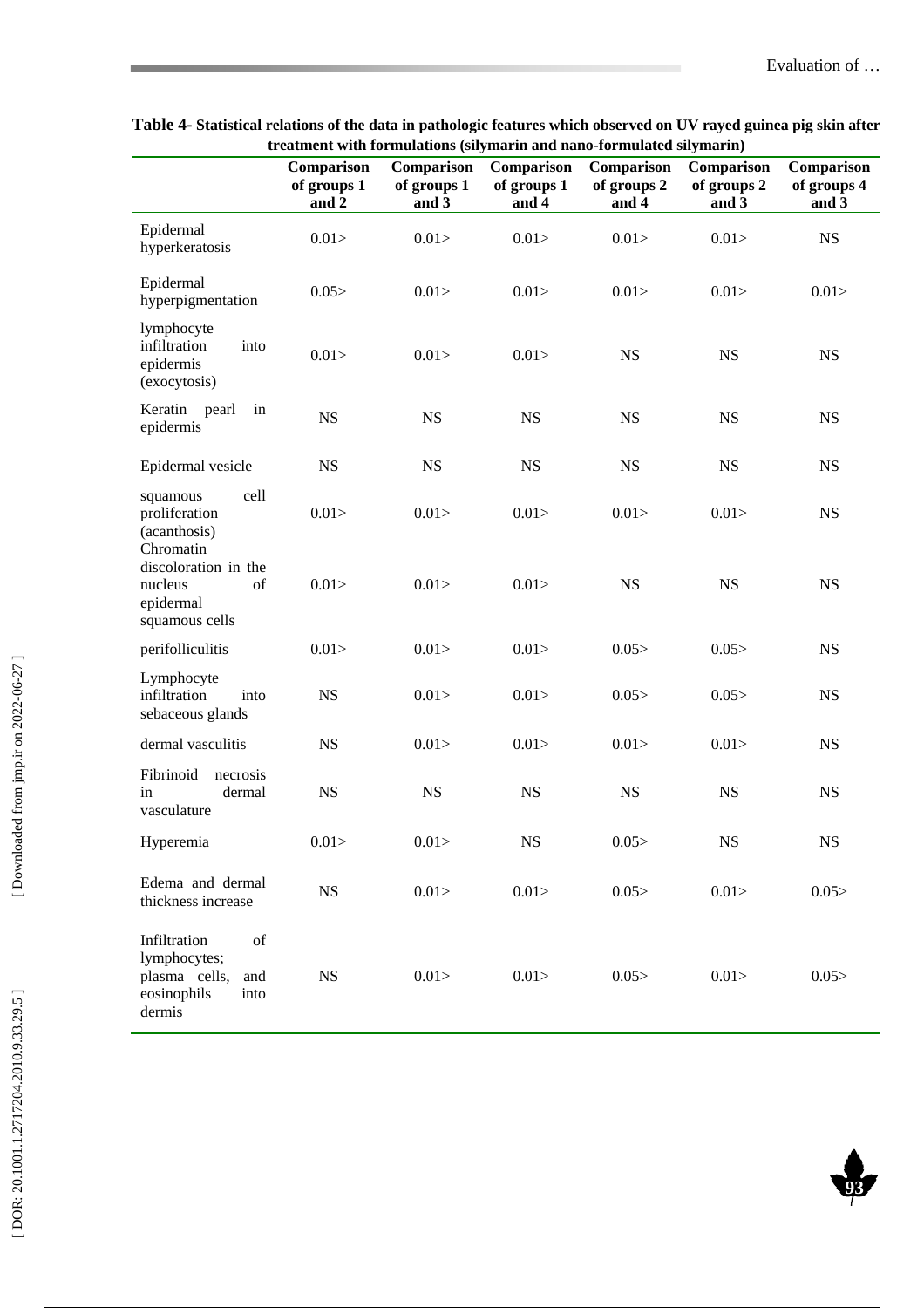

**Fig. 2- Some of the microscopic images from pathological features of injured skin; A) in this image, keratin pearls can be observed. B) Epidermal hyperplasia, hyperemia, and dermis edema can be observed. C) Hyperkeratosis is seen in this image. D) Folliculitis and perifolliculitis can be observed in this image** 

# **Discussion**

Bradley et al. evaluated the effect of silymarin on myeloperoxidase enzyme in dermal and epidermal cells. After two weeks of UV radiation, silymarin decreased the enzyme level 71% and 51% in epidermal and dermal cell, respectively, and consequently reduced inflammation [2].

In other studies carried out by Danneberg (1994) and Mukhtar (2001), the potential of silymarin in inhibition of NO and  $H_2O_2$ production in intracellular fluid. The results obtained in these studies showed the ability of silymarin in reducing the production of these factors [13].

Hammerberg et al (1996) considered infiltration of CD11b as the index of presences of macrophage and neutrophil cells in inflammatory region. They reported a significant decrease in CD11b (59%) [6].

Katiyar et al. (2001) evaluated the silymarin effect on interleukin 10 decrease in dermal and epidermis using ELISA. The results showed a 58% and 72% decrease in interleukin 10 level in dermis and epidermis  $(p<0.001)$ , respectively [10].

Katiyar et al (2002) produced inflation by UV radiation at dose of 900 mj/cm<sup>2</sup> for 48 hours in case and control groups. The group treated with silymarin had a 71% decrease in occurrence (p<0.001) and significant decrease in the severity of lesions [11].

In the study carried out by Chatterjee et al. (1999), myeloperoxidase level was evaluated in dermis and epidermis. The group received topical silymarin had a 68% and 54% decrease in the enzyme level in epidermis and dermis, respectively, and a 47% and 41% decrease in epidermal and dermal layers, respectively, in the group received oral silymarin [3].

Downloaded from jmp.ir on 2022-06-27

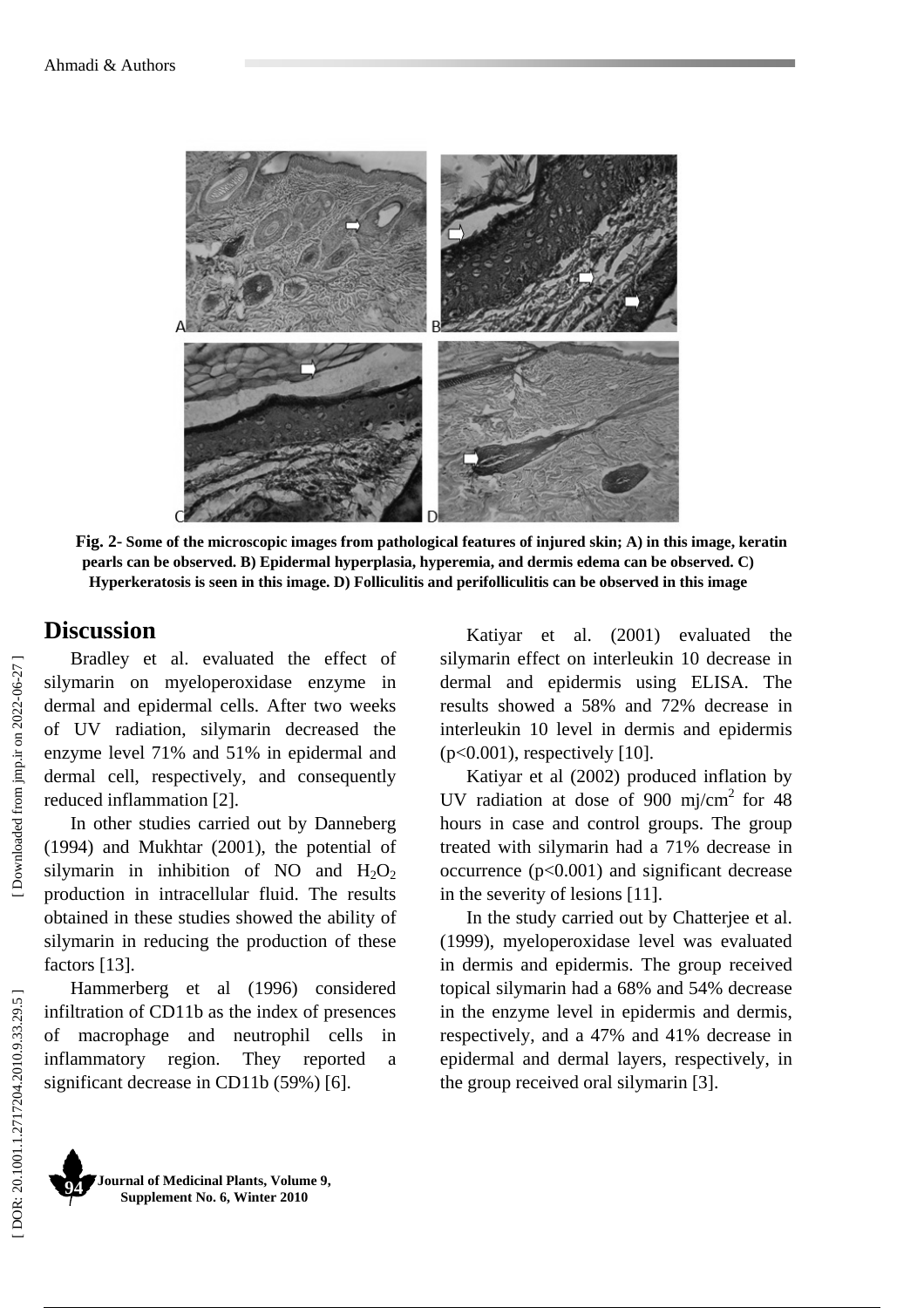In the current study, chronic inflammation was produced in the shaved area of skin using UV-B radiation (180 mj/cm<sup>2</sup>) for 50 days. The lesion observed in the control group (who did not receive silymarin treatment) were hyperkeratosis, hyperpigmentation, exocytosis, chromatin discoloration in the nucleus of squamous cells in epidermis, perifolliculitis, lymphocyte infiltration into sebaceous glands, dermal vasculitis, dermal hyperemia, edema and infiltration of lymphocytes, plasma cells, and eosinophils into dermal region.

As can be observed, the statistical comparison of group 1 (without any treatment) and group 3 (treated by nano-formulated silymarin) shows statistically significant difference in all indices except keratin pearls, epidermal vesicles, and fibrinoid vascular necrosis. Considering microscopic and clinical indices, group 3 was significantly different from group 1, and showed only small percentages of vascular hyperemia.

Statistical comparison of group 3 (treated with nano-formulated silymarin) and group 4 (treated with silymarin extract) showed although the two groups were not significantly different for most indices, there were statistically significant differences in epidermal and dermal hyperpigmentaion, increased dermal thickness, and infiltration of inflammatory cells. The findings indicate that the cream containing nano-formulated silymarin performed better than silymarin extract.

It should be noted that a combination of silymarin and carnosine was used in group 4. Carnosine is dipeptide consisted of histidine and beta alanine. Group 3 received silymarin, nano-formulated by carnosine. In order to

confirm that the anti-inflammatory effect of the cream does not rise from carnosine, group 4 received simple combination of carnosine and silymarin to evaluate the effect of carnosine. The results demonstrate that simple combination of silymarin and carnosine is much less effective than silymarin nanoformulated by carnosine in preventing the harmful effects of UV.

Comparison of group 2 (treated with Vaseline as a physical barrier) and group 3 demonstrate that the highest significant statistical difference is present between these two groups, and the two groups were not significantly different only in terms of lymphocyte infiltration into epidermis, keratin pearls, epidermal vesicles, chromatin discoloration, vascular fibrinoid necrosis, and vascular hyperemia. In clinical and microscopic studies, it was demonstrated that group 3 performed much better than group 2 in preventing UV harmful effects, which indicates that the chemical performance of nan-formulated silymarin is more effective than a physical barrier.

Skin lesions caused by UV radiation are due to the formation of oxygen and peroxy radicals and superoxide anions and radicals [8, 9]. Antioxidant characteristics of silymarin led to the positive results observed in the study in preventing UV radiation lesions [4, 14].

Contrary to other studies, this study used clinical and histological methods, but the results were consistent with that of other studies. Comparing the results of this study with those of other studies, it can be conclude that the cream containing nano-formulated silymarin can prevent UV radiation lesions better than pure silymarin.